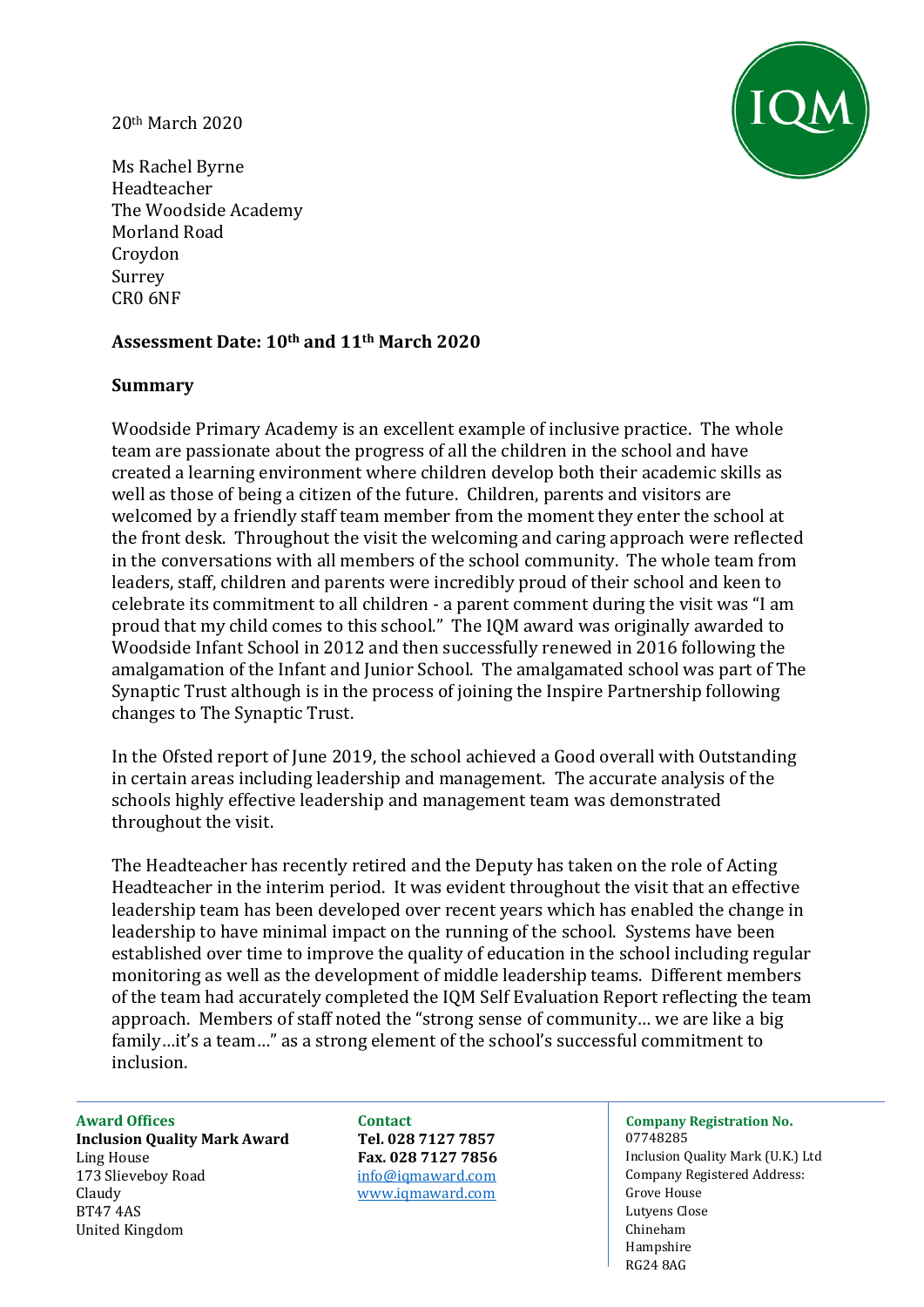Woodside Academy is a large three form entry school which falls into the highest 20% of all schools when comparing numbers on roll. However as with other local school's numbers have been falling over recent years which has led to the change in PAN from four form to three form entry. The school's level of mobility is higher than 60% of schools in England because of the high level of household movement within Croydon.

High aspirations for all pupils, staff and parents were a key element of the visit from the detailed teaching and learning handbook setting clear expectations of learning environments to the high level of training offered to staff as well as parents. Staff development is a key aspect of school improvement with the interesting dimension of 'Teacher on a Page' summaries as well as the use of Action Research as part of performance management. Leaders have introduced a Triad peer group opportunity using a lesson Study type approach to improve the quality of education. Staff commented that leaders will respond to training needs quickly and that staff meetings are really useful CPD sessions.

Governors were very clear regarding their role and the impact of the team in developing and retaining "inclusion as a key priority for the school." Almost three quarters of pupils are from a minority ethnic background with 47 different languages spoken by pupils at the school. Nearly 30% of the school population are in receipt of pupil premium funding. The percentage of pupils identified as having a special educational need is similar to the regional and national picture. Governors considered that it was very important that the school met the needs of its diverse community by demonstrating best practice in inclusive practice.

Inclusive practice is central to the work of the school. Leaders have committed funding to developing and improving the provision they offer all the pupils in the school. The high numbers of EAL pupils has led to the employment of an EAL teacher that despite a falling budget they have managed to retain. Pupils are able to work with the teacher in an identified room. There are a wide range of resources that teachers are able to access if required as well as the expertise of the teacher in promoting EAL teaching techniques within the classroom. The impact of the expertise has been reflected in pupil outcomes at the end of Key Stage 2 with a higher percentage of pupils for whom English is not their first language achieving the expected standard in all areas than their peers in the school and nationally.

The school has developed an alternative provision approach for those pupils who find a mainstream classroom too challenging and are not making progress. In both key Stage 1 and 2 "The Haven" Classrooms have been developed. The two Inclusion leads oversee the teaching and a practical small step approach has been developed. In Key Stage 1 children the approach reflects the best of EYFS practice with a continued use of the outside space as well as opportunity to revisit skills independently. Parents could not speak highly enough of the team in The Haven provision. They were particularly delighted that if their child was not able to take part in a whole class activity the staff had created an alternative that they could attend with small numbers. Staff have also developed a safe lunchtime space for pupils in both Key Stage 1 and 2. In Key Stage 1 the Caring Café is accessed initially by Nursery children and then other individuals who find the lunch hall and outside space overwhelming. In Key Stage 2 children access the Family Support worker room in a similar way.

The school offers a wide range of interventions to support individual children with an entry and exit baseline used to measure progress. In the Early Years the importance of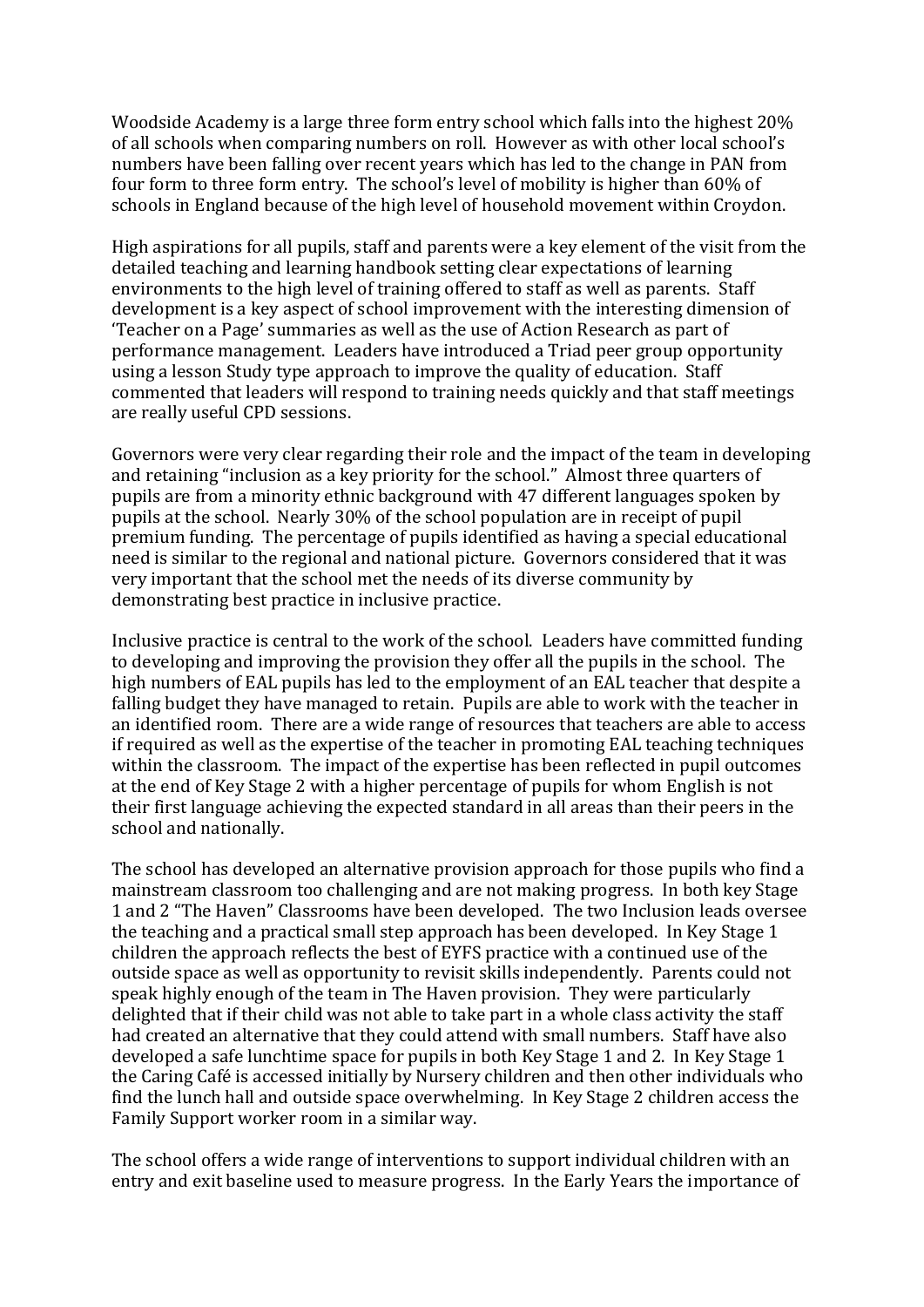language development is a high priority. The EYFS two-year old and Nursery provision focuses on creating opportunities for language development with an excellent range of learning and play based opportunities both in and out. Staff model language and engage in play and children are encouraged in their independent learning to practice taught skills. The school has invested in "The Oracy Project" to further promote language skills training staff to support the development of skills.

The commitment to adapting and providing the appropriate provision for all pupils has a positive impact on end of Key Stage outcomes. The recent end of Key Stage outcomes (2019) reflected all pupils achieving higher than national in Reading, Writing and Maths at expected and in Maths at greater depth. The school is now working on improving Reading and Writing at greater depth alongside its Ofsted area of development which was to "Improve the challenge and depth of learning in Key Stage 1 so that outcomes rise, especially in subjects other than English and Maths." The school development reflects aspects of this area of focus. Discussion with leader regarding the effectiveness of the current format of the plan led to an agreement that with the changes at Trust level the plan could become more focused.

The school team have developed their curriculum over time which has a very clear intent in how it is structured across the year groups. The value of books is central to the themes with the Power of Reading structure reflected in the termly overview. Each year group has different topic from heroes in Year 2 to Cycles in Year 5 this term. Questions have been developed by the staff team to promote interest and there is a planned WOW and end outcome reflected on the planned learning. A key factor in improving the challenge and greater depth outcomes is the effectiveness of the wider curriculum in developing the children's knowledge and skills and particularly their vocabulary. A conversation regarding how the curriculum could be developed to improve the implementation and impact and ensure consistency of delivery was held with the leadership team.

Children have the opportunity to experience a range of learning opportunities. On one of the visit days children were taking part in an interesting Science workshop as part of their Science week. In Year 5 children had planned questions to ask a teacher about their cycling enthusiasm. The interview had been filmed and was then being used to support the children in writing a newspaper article linked to their theme of cycling. This use of technology was enabling all children to be able to respond to the task. In Year 6 children reflected on each other's home learning articulating why they liked a particular piece of work.

The classroom environments mainly reflected the expectations of the Teaching and Learning Handbook with book corners, resources available for Maths and Writing, learning walls for English and Maths and often a Science display. The school has developed its own Learning Power characters based on the work of Professor Guy Claxton. Children described using Elephant Resilience and Resourceful Monkey to help with their learning. They recognised the importance of the Meerkat in helping them to develop their relationships as well as the Reflective Tortoise.

The school's website highlights that the school "strives to be an outstanding school at the heart of the local community in which every child is empowered to have self-belief and to aspire and achieve her/his highest potential." Staff are encouraged to look at all the children's unique skills and value them encouraging them to become experts and share their knowledge and skills with each other. The children described the school as a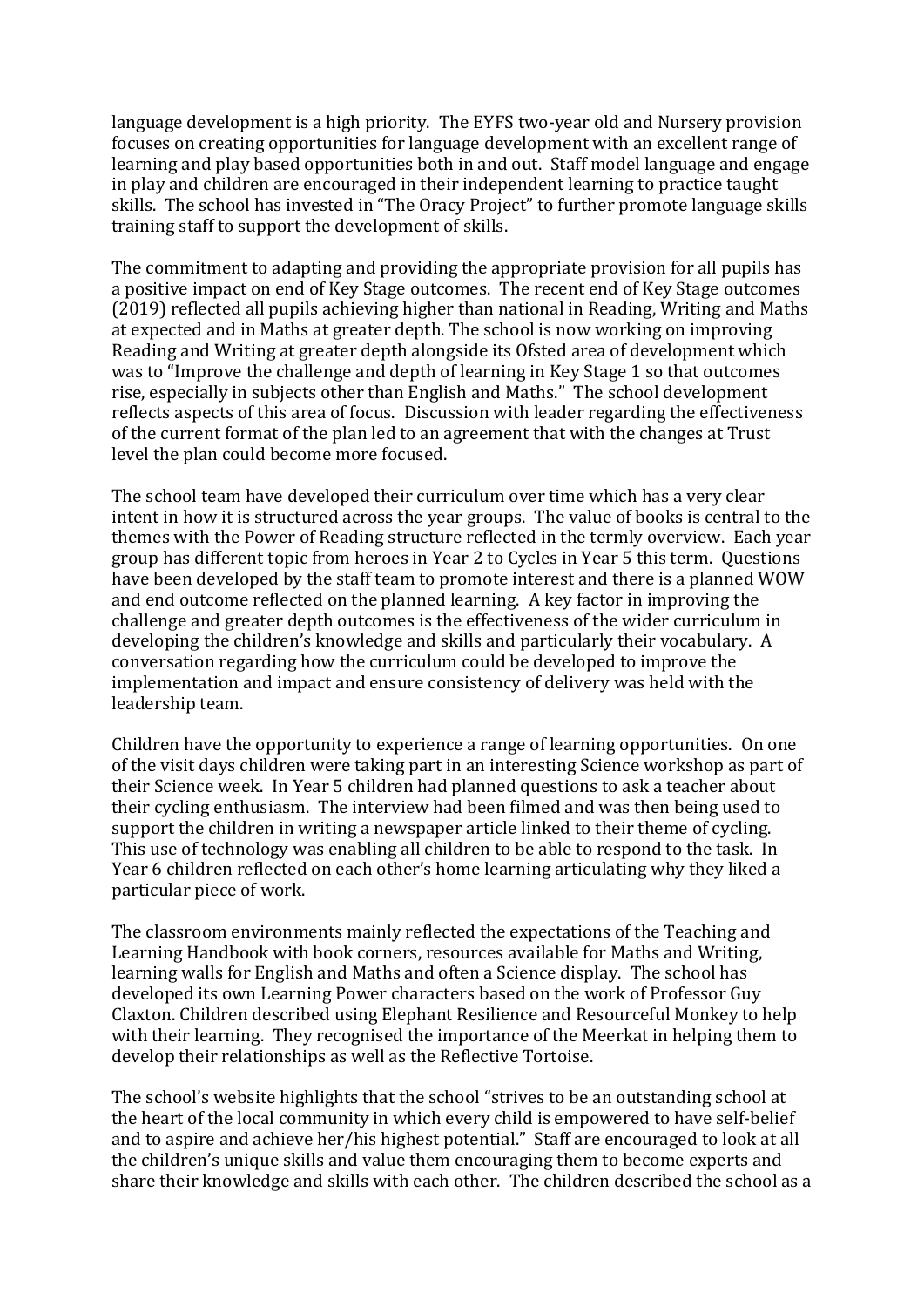place where "everyone is always included everyone takes part and everyone is urged to work as hard as they can." Children were delighted with the recent success of one of their Year 6 pupils in winning the local "Loud and Proud Public speaking competition for Girls", particularly as it is for the second year running.

Both children and parents considered that Behaviour was a positive strength of the school. Each classroom has a Behaviour ladder in it and the children were very clear on the expectations commenting that there were opportunities to "learn to calm down." This reflects the school's introduction of Zones of Regulation to all the children to support them in recognising their emotions and also being able to manage them effectively. They were also very aware that the school had special spaces and adults available for children "who might have anger issues" to access and support them. The opportunity to celebrate positive behaviours through golden time, extra house points and in assemblies was commented on by all the children I met during the assessment.

The importance of recognising individual needs has been developed though the school's work on the UNICEF Rights Respecting Programme as well as the most recent introduction of the "No Outsiders in our School" scheme. The children had an excellent understanding of the rights of the Child and in some classrooms the displays fully reflected the work the children had been doing to develop this understanding with washing lines modelling the rights across the room. Ofsted identified the personal development and behaviour of the school as Outstanding stating that the "pupils have a strong understanding of human rights and believe that respect is of fundamental importance and should be shown to everyone. This prepares them exceptionally well for moving on to secondary school and for their future lives in modern Britain."

Evidence was gathered from a variety of sources within the school. The range of evidence was extremely useful presenting a full picture of life in school. Meetings over the two days included Governors and Parents, the Senior Leadership Team, the Trust CEO, the recently retired Headteacher the Local School Improvement Partner from Croydon, Children, Support Staff and Teachers. Learning Walk's also informed the evidence base.

The Self Evaluation Report reflects the high quality of evaluation that exists in the school. It is comprehensive and reflects the school as seen by the assessor. Woodside Primary is an excellent example of a school committed to meet the needs of all its children. Its unswerving approach to the implementation of inclusive practice creates an environment that develops the whole child.

I am of the opinion that Woodside Primary fully meets the standard required by the Inclusion Quality Mark. Areas of development were discussed throughout the two days and the school is aware of these. I recommend that the school be awarded the Mark and that it be considered as a Centre of Excellence.

#### **Assessor: Jane Whitehurst**

#### **Findings confirmed by Inclusion Quality Mark (UK) Ltd:**

INCCas

…………………………………………. Joe McCann MBA NPQH Director of Inclusion Quality Mark (UK) Ltd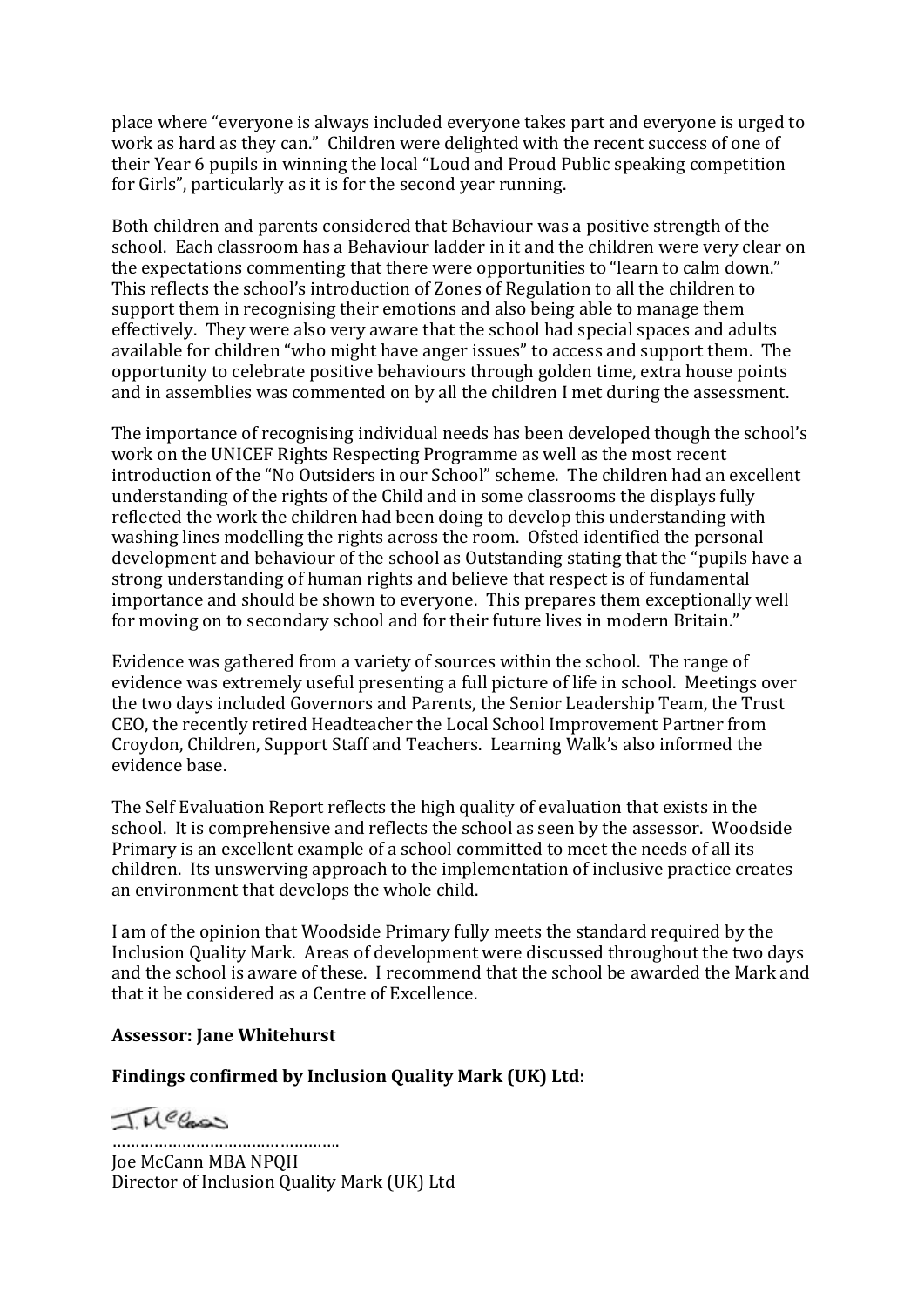



# **Element 1 – The Inclusion Values and Practice of the School**

Strengths:-

- Inclusion is central to the school's vision and purpose and this sets the framework in which all work takes place in this warm and welcoming school.
- Senior Leaders have developed a team that are completely focused on improving the skills of the learners in their care.
- Staff are exceptionally dedicated and work very hard to provide a safe secure environment where learners feel valued and nurtured.
- All staff and pupils were welcoming and proud of their school.
- The school has established clear policies to reflect the individual needs of the children and ensure that they feel safe and secure in the school.
- New staff are welcomed into the school with an induction programme and staff handbook that clarifies expectations. New staff commented on how well they had been supported by both year group partners as well as members of the different leadership teams.
- The school has introduced effective safeguarding processes with the recent introduction of CPOM's to record all concerns. Annual update training as part of Inset includes Prevent, FGM, online safety, health and safety. Staff are updated on Safeguarding issues via email as well as Safeguarding updates as a standing agenda item on SLT meetings.
- High expectations are modelled throughout the school from the leadership team's approach to monitoring and feeding back to staff using the "Teacher on a Page" form to consistent high expectations for Behaviour.
- Inclusion leaders have established thorough systems for SEND referrals as well as teacher information packs to support effective classroom practice. Teachers described the high level of support they were able to access to discuss individual needs from either the Inclusion leaders, EAL lead, Family support worker and Support staff running key intervention strategies.
- Achievement is celebrated through Assemblies, Displays, Postcards home, House points.
- The Inclusion Leads have developed over time a thorough approach to training staff with regular updates planned for all staff as well as Governors.
- Pupil Premium funding is used effectively to improve outcomes for pupils. The school has recognised the challenging circumstance of many of their children and developed a plan that reflects their needs. Areas of focus include employing extra teaching staff, offering a range of therapeutic and family interventions that impact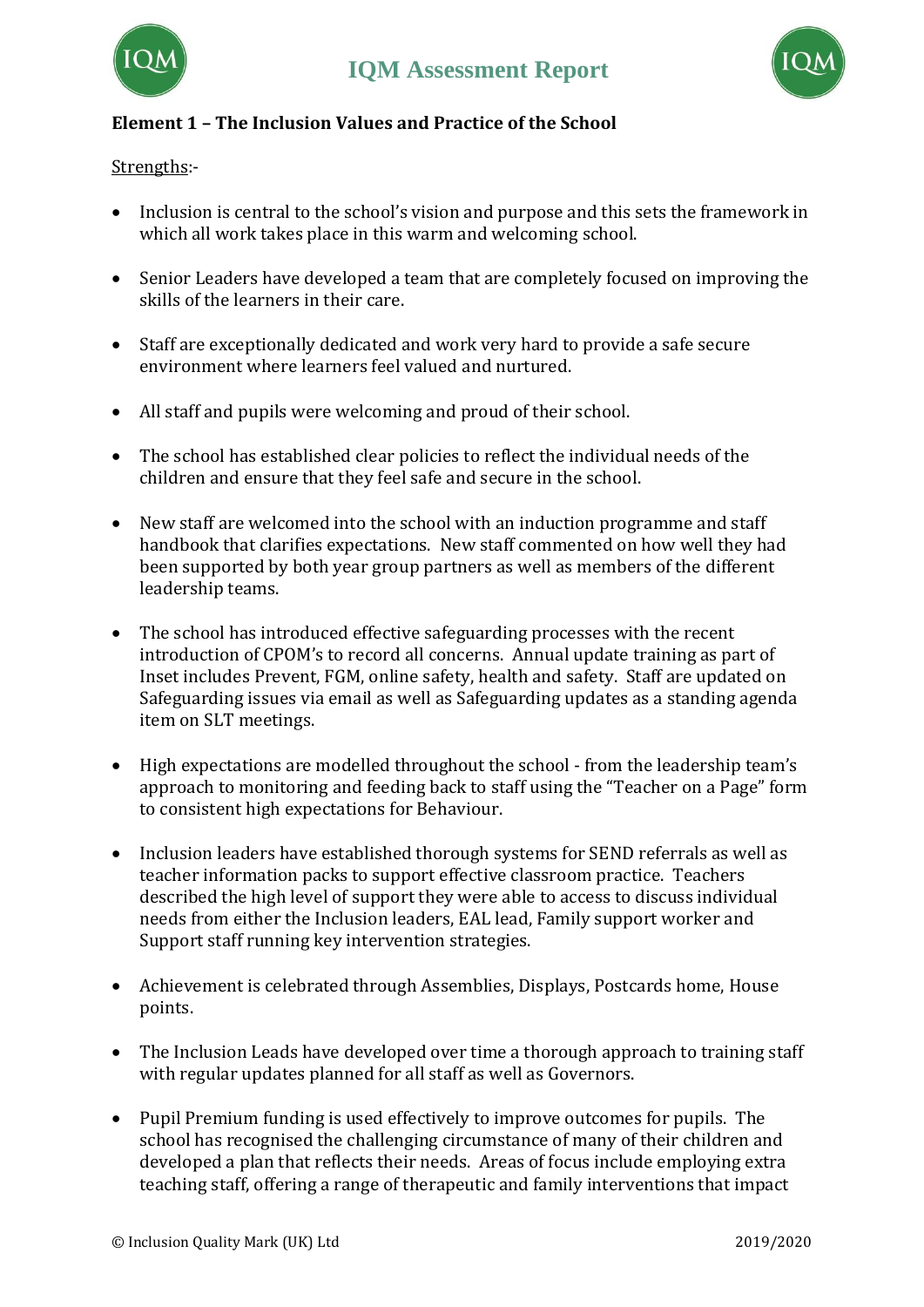



on the well-being and emotional health of pupils, employing mentoring and individual interventions to improve engagement as well as employing a range of academic and enrichment interventions that improve attainment of disadvantaged pupils particularly the more able.

- To continue to build and develop teacher skills and knowledge of effective inclusive practice in the classroom to ensure consistency across all year groups.
- To review and update the values so that they are central to the future developments within the school reflecting the changes at Trust level.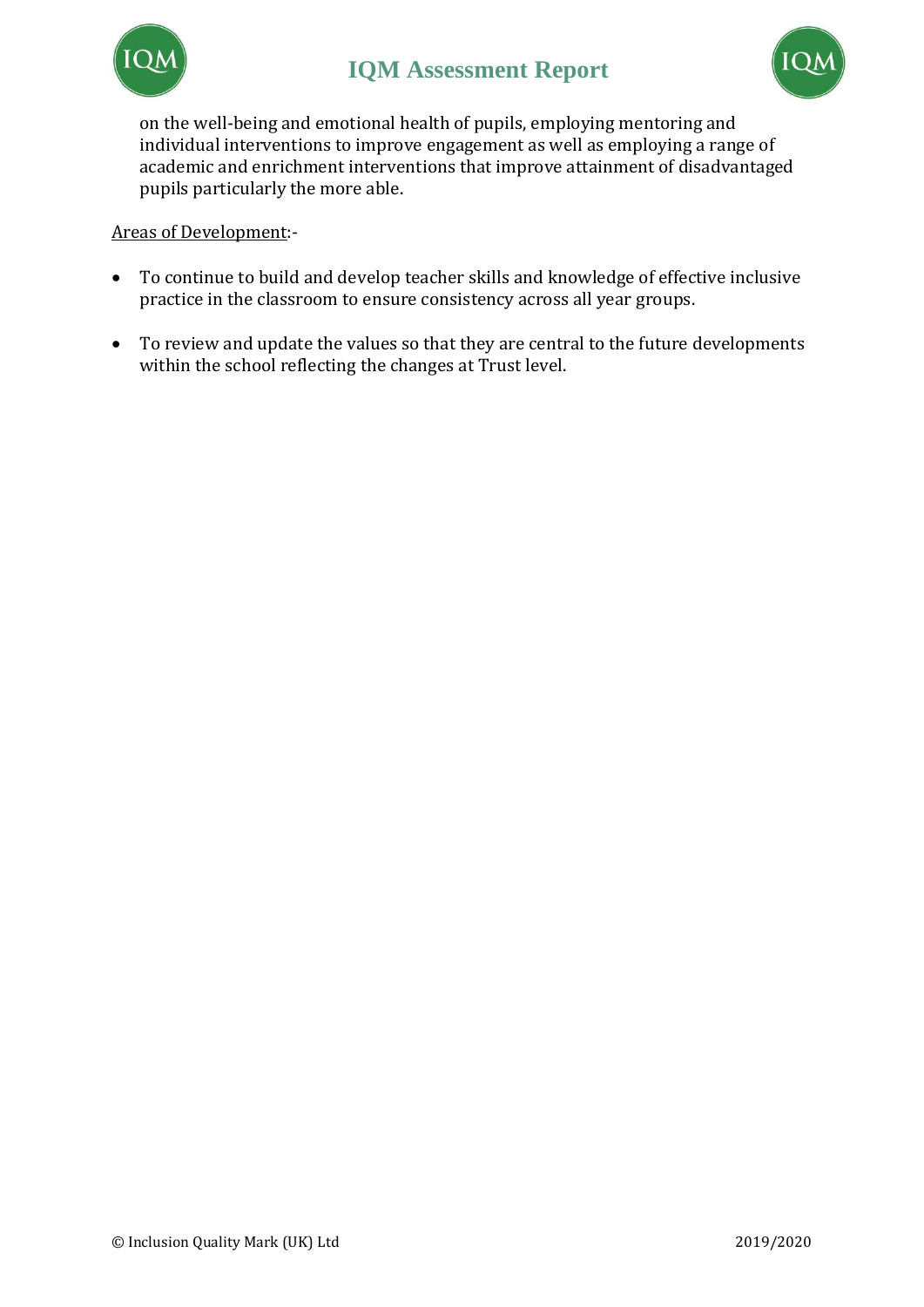



#### **Element 2 – The Learning Environment, Resources and ICT**

Strengths:-

- The Teaching and Learning Handbook clearly identifies the expectations of each learning environment. Children commented on being able to use the Learning Walls to help them with their Maths and English "sometimes teachers put demonstrations on the wall, put flip chart paper up and sometimes pin work up."
- Subject Leaders monitor resources and there was evidence of a wide range of practical resources in all learning environments.
- Purpose built storage units within the classroom enable staff and pupils to access resources easily as well as providing extra learning walls and whiteboard spaces.
- The Inclusion team regularly review resources for specific needs children were able to use coloured exercise books, overlays following dyslexia screening as well as weighted cushions and writing slopes.
- Effective communication is a high priority for the school with adapted entry packs developed for all EAL families as well as regular use of interpreters and apps to support access and understanding of the school.
- Support Staff are well managed and used effectively to improve outcomes for children both in the classrooms and in alternative provision teaching spaces. Support staff commented on the high level of training that they receive to support them in their roles as well as the whole team approach to provide excellent provision.
- Throughout the school displays and photographs represented the children's positive experiences of learning and the progress that they make.
- The school has a wide range of IT resources. Interactive whiteboard background colour and font adjusted as required and IPad apps are used to support individuals.
- The school has recently developed a Sensory room to further compliment the alternative provisions of The Haven, The Warren, the EAL room and the Family support spaces.
- An independent learning area has been developed for Years 5 and 6 to support their transition to Secondary school which the children found a useful space as it was "quiet and they could focus on their learning."

- To develop consistency in all learning environments as identified in the Teaching and Learning Handbook – developing learning journeys that reflect the depth of knowledge, skills and vocabulary that children will learn
- To further use the EAL expertise to enhance the learning environments and teaching approaches.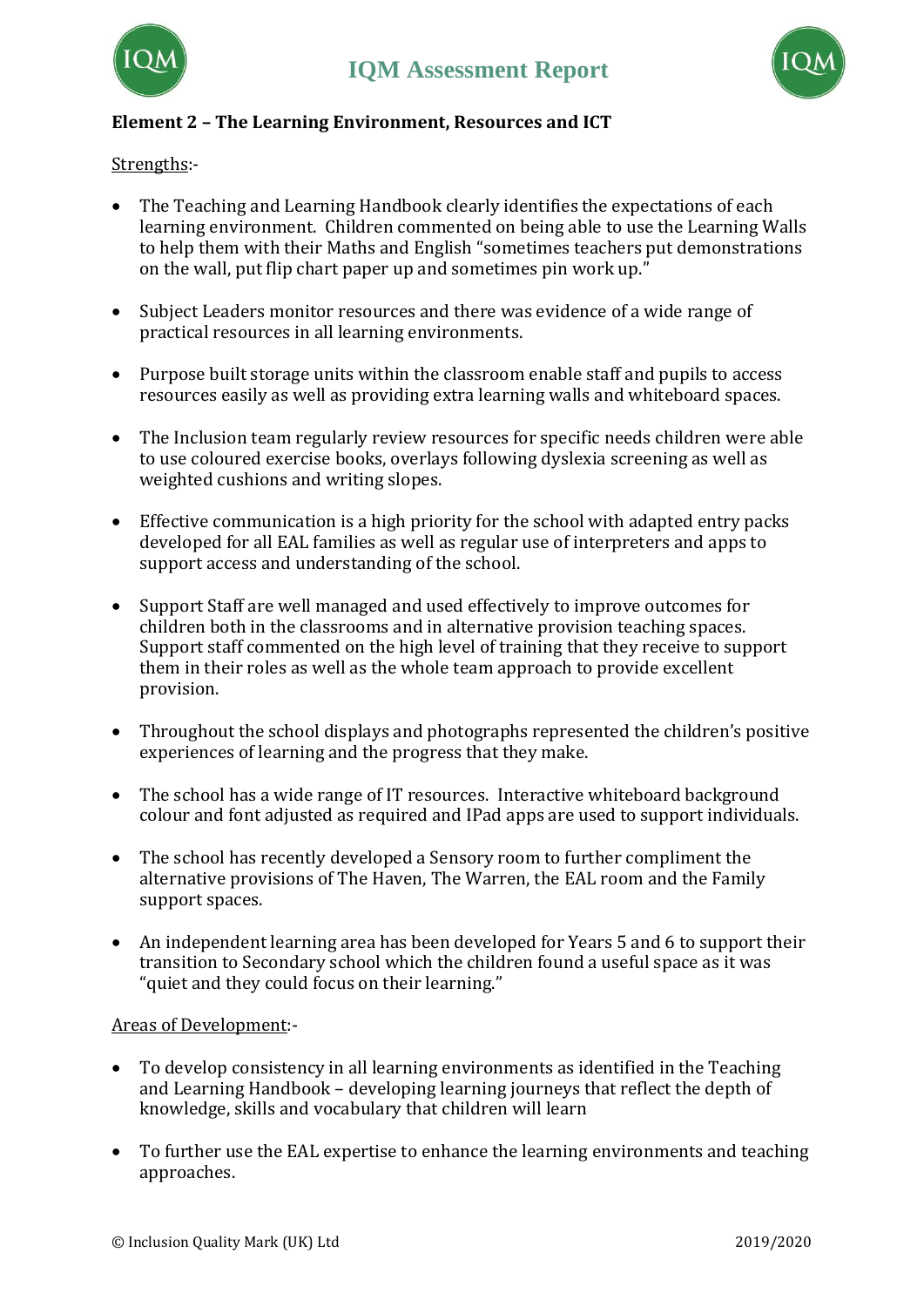



# **Element 3 – Learner Attitudes, Values and Personal Development**

Strengths:-

- The school has established Behaviour policies and strategies that are evidenced within the school from Behaviour ladders in the classrooms to the BEE Golden Rules. The children commented that they "use them everywhere, gets you better at stuff." They were also very aware of the strategies of using the ladders from "Warnings to extra Golden time." Parents commented that the school has a Anti bullying policy in place and staff "will always act if they need to."
- The school has developed effective Transition programmes from entry into school with meetings and visits for Reception children and parents to visits to Secondary schools in Year 6. Senior schools are becoming more proactive in working with the primary schools including visiting pupils in school. Staff hand deliver records to Senior school to ensure they are received. EHCP's for Year 6 take place in July so that Senior School SENCo's can be involved in setting new targets. Staff will accompany the more vulnerable pupils on the train to their new schools as well as setting up extra visits and providing transition booklets with photographs.
- All staff, parent and children commented on their understanding of respecting each other and the appreciation of different needs that has developed with the work on the Rights Respecting Programme. The monthly review of each Right help to consolidate and embed understanding for both children and staff.
- The school has well established systems for children to be able to talk to members of staff for support. These include the Family Support worker, Learning support assistants particularly within The Haven. The school has introduced the mentoring programme (Kick London) as a further external provision to support children.
- Children were very confident with regard to their understanding of the marking and feedback system commenting on the use of the "green pen which encourages us to check and improve our work" as well as the "purple pen for us to respond" to teacher comments.
- The school has established a range of roles to enable the children to develop their understanding of taking responsibility for a community. Children have the opportunity to be elected to the roles of School Council, Eco Warriors, Head Boy and Head Girl, Prefects, Peer Mediators and Playground Buddies. Each of the roles enable the children to learn to care for each other as well as develop campaigns and fundraise for others less fortunate. The children commented on being able "to meet the local MP Sarah Jones as well as change things in school as part of the antibullying focus" and "say things in Assemblies as well as run the Merit Assembly."
- The school has a wide range of out of class activities that children are able to access. Children were very enthusiastic about the range of different sessions they could access from the more usual Sports and Dance focused ones to den building, film and musical theatre. The children explained that each term there was always access to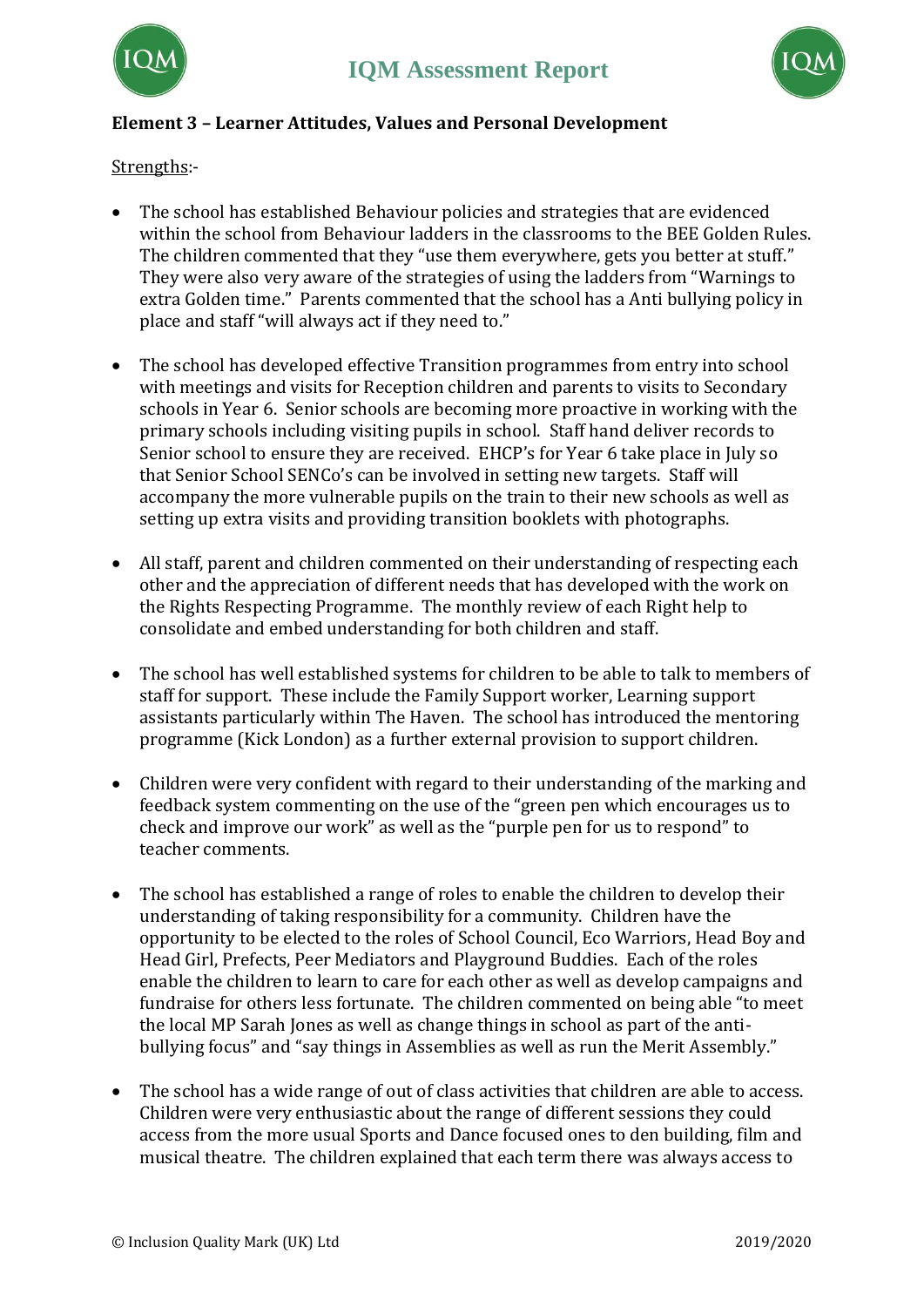



the most "popular clubs but that there were also news ones" offered half termly which they liked.

• The school has recently introduced a Just Do It group which also offer a wide range of experiences and is aimed at further raising children's aspirations by providing experiences that they would not normally be able to access.

- To continue to embed the transition programmes particularly for in year admissions.
- To rationalise the Golden rules to ensure that all children fully understand the differences between Behaviour and Behaviour for learning.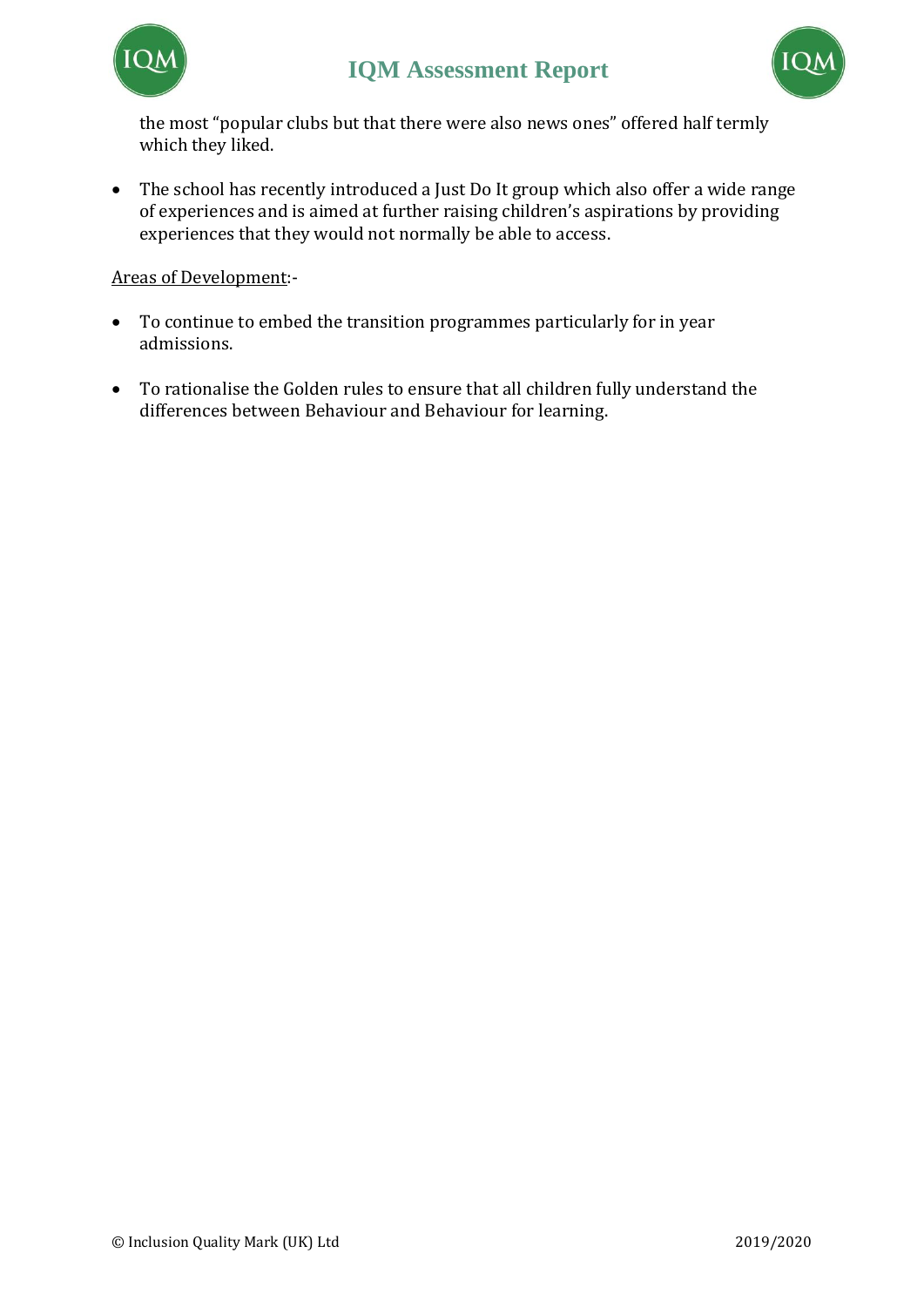



# **Element 4 – Learner Progress and the Impact on Learning**

Strengths:-

- The attainment of pupils at the end of Key Stage 1 and Key Stage 2 is similar or better that the attainment of pupils nationally with disadvantaged pupils attaining similar or better than all pupils nationally. These outcomes reflect the careful use of funding to support pupils in the school and the targeted use of interventions.
- The school has introduced individual SEND learning passports to ensure that SEND progress is tracked carefully which has again supported good progress for SEND pupils particularly in reading and maths. Parents and staff regularly review progress of children together "every six weeks". Parents feel involved and "able to help" their children.
- Leaders have designed and developed clear systems for analysis of data of all children including different groups to review progress with both middle and senior leader teams. The school uses Target Tracker and Sims to track progress at least termly. Teachers use the pupil progress meeting forum to discuss progress and identify next steps.
- Staff have the opportunity to plan and work together in year group teams supporting each other and using a range of teaching strategies. Staff commented on the "cohesion across year groups that helps them to plan learning and discuss individual pupil needs."
- Leaders have provided staff with a range of resources in different folders from Inclusion and EAL to Assessment and Interventions. These promote a consistency of expectation and support as well as encouraging a variety of different teaching approaches for improved pupil access to learning.
- Planned interventions have entry and exit data monitoring as well as focused ongoing monitoring by leaders to develop consistency of practice.
- Children have targets within their books for Maths and English and were confident in how they use them to help them improve their learning.
- The school has developed its marking and feedback system with an opportunity for children to respond to feedback as well as revisiting learning an example the children gave was "before English will go through something like grammar if we haven't understood it."

- To continue to develop challenge for all pupils to further improve attainment and progress and greater depth understanding.
- To investigate alternative tracking programmes so that the small steps of learning SEND pupils make can be tracked effectively and progress evidenced.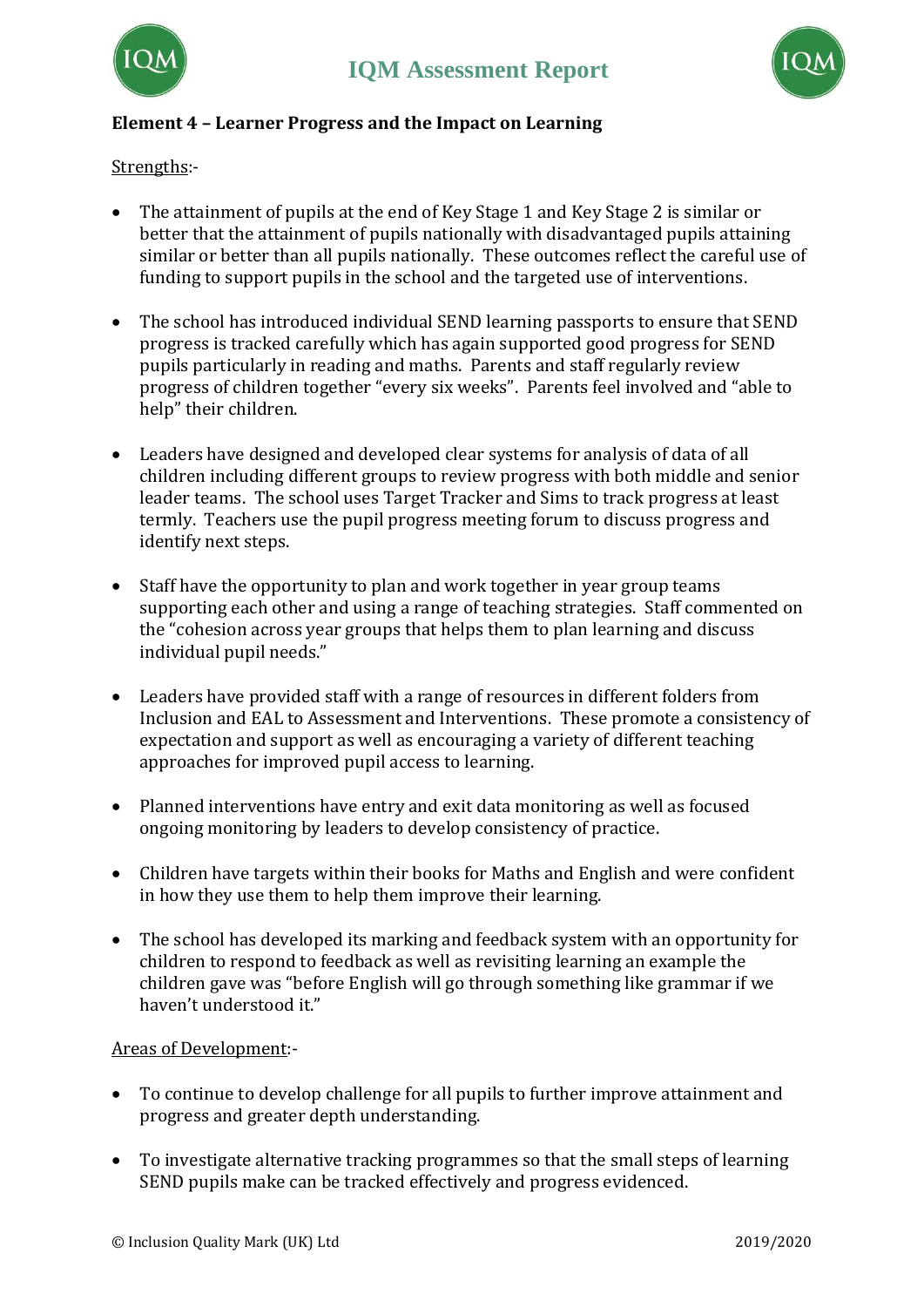



## **Element 5 – Learning and Teaching (Monitoring)**

Strengths:-

- Performance management targets link to the school development plan as well as including a year group research target and peer group target to impact on improving teaching and learning. Staff valued the performance management approach particularly the opportunity to work with each other to improve skills in their Triads. The use of the TOP's monitoring document reflects the open and shared approach to improving the quality of teaching.
- New staff commented how well supported they were by Senior leaders with the provision of mentor's extra provision and support provided if needed. Comments included "being recognised for expertise that we can offer as well as feeling valued."
- Leaders have established monitoring procedures in place to review the implementation of the Teaching and Learning handbook. All leaders contribute to the TOP's sheet. Concerns regarding the quality if teaching are quickly acted upon with focus support plans put in place. Senior leaders including the Acting Trust CEO and external School Improvement Partner are used to both support and challenge teachers in developing their skills.
- The school has developed its long-term plans for the curriculum and the teachers use these to plan learning. Subject leaders and year group leaders are involved in monitoring the impact of planned learning on raising attainment.
- Planning is shared with support staff and LSA's feedback to children within their books. Where Support Staff are planning interventions teachers and leaders generally have an overview of the planned sessions.
- Staff use learning objectives and children have the opportunity to self-assess against the objective. There is an expectation that teachers adapt learning from their daily evaluations of progress.
- Termly learning reviews review children's learning attainment and progress. Children select learning they are proud of to discuss with their parents and teachers. End of year reports always include next steps for children.

#### Areas of Development:-

• To improve the quality of teaching, learning and assessment so that all pupils whatever their starting points make substantial and sustained progress.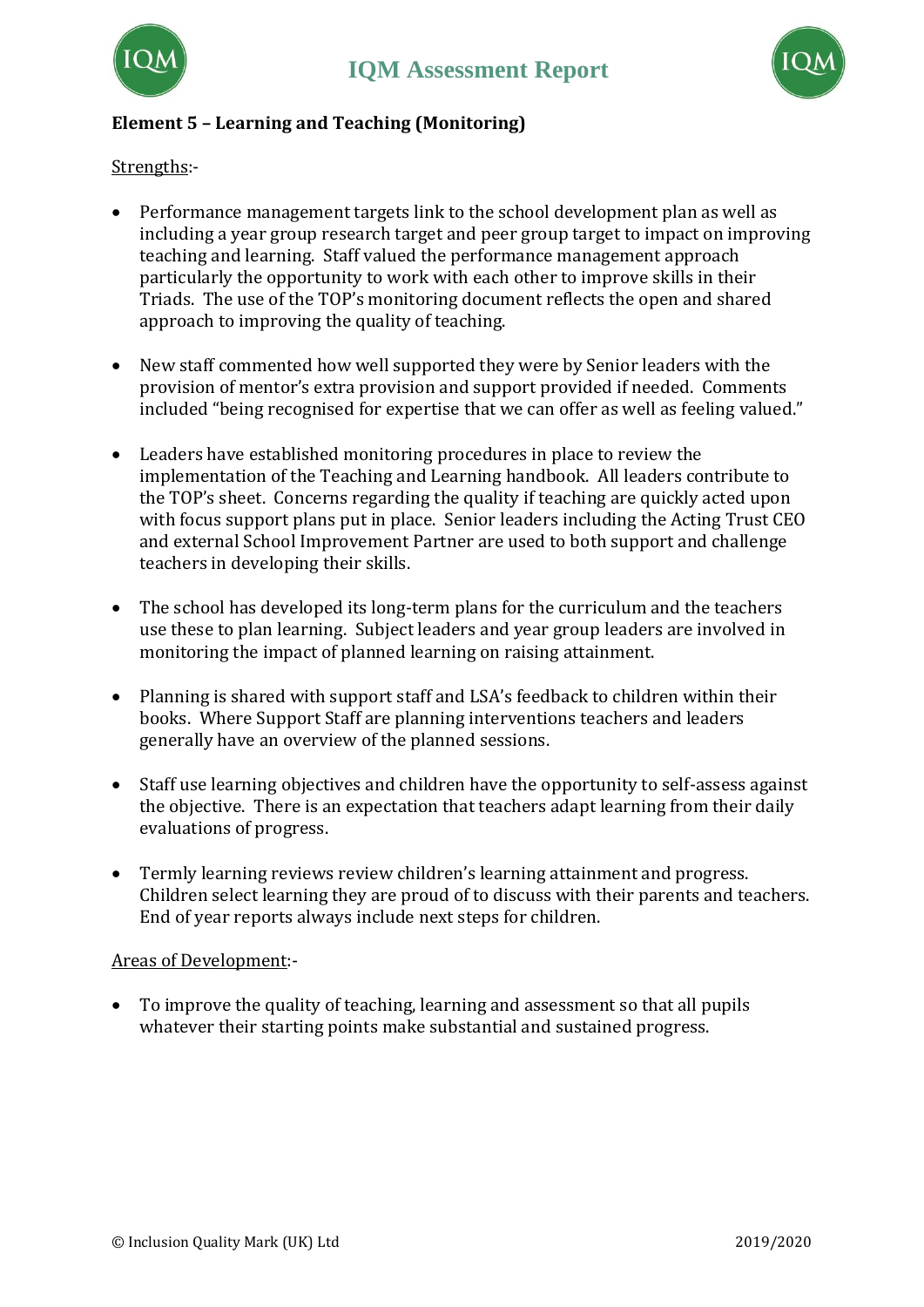



## **Element 6 – Parents Carers and Guardians**

Strengths:-

- Leaders have recognised the vital role that parents have in supporting pupil achievement and progress. Regular workshops and meetings are offered to parent to help them understand the different areas of the curriculum. Parents described the Phonic and Maths session that they had attended which they had found very useful particularly as their children were leading them in the learning journey.
- Parents are encouraged to talk to staff. Leaders are available in the playground daily as well as teachers on the door as well. Parents commented that if they are not able to talk to a member of staff on the door, they will always get a phone call during the morning.
- There are two 'Meet the Teacher' sessions a year as well as a detailed Report for parents at the end of the year to share the progress their children are making. Parents valued the monthly tea and talk sessions when they are able to look at their children's work.
- Reading is promoted through regular Breakfast sessions that parents are able to attend.
- Parents of children with EHCP's commented on the exceptional support that is provided for parents by the staff when unpicking the needs of children. Parents felt that "they are not alone" and that the staff are often the "only ones who listen" to them. The importance of the learning passport in helping them to understand children's next steps as well as the opportunity to ask questions were important aspects of feeling that it was a partnership.
- Parents commented that staff at the school are "devoted to the children" and that the extent of the provision available has enabled their children to make progress. They valued the commitment of all staff and their ability to always ask how they or their children are progressing even if the children have moved to Senior schools.
- Communication is a strength of the school and parents considered that they were well informed through texts, the website and newsletters. Parents attend a range of events in school as well as helping with school trips. They regularly contribute to questionnaires about the school.
- There is an active Parents association that organise a variety of events to raise funds for the school from discos to Summer and Christmas Fayres that the local community will attend.

#### Areas of Development:-

• To continue to extend parental engagement.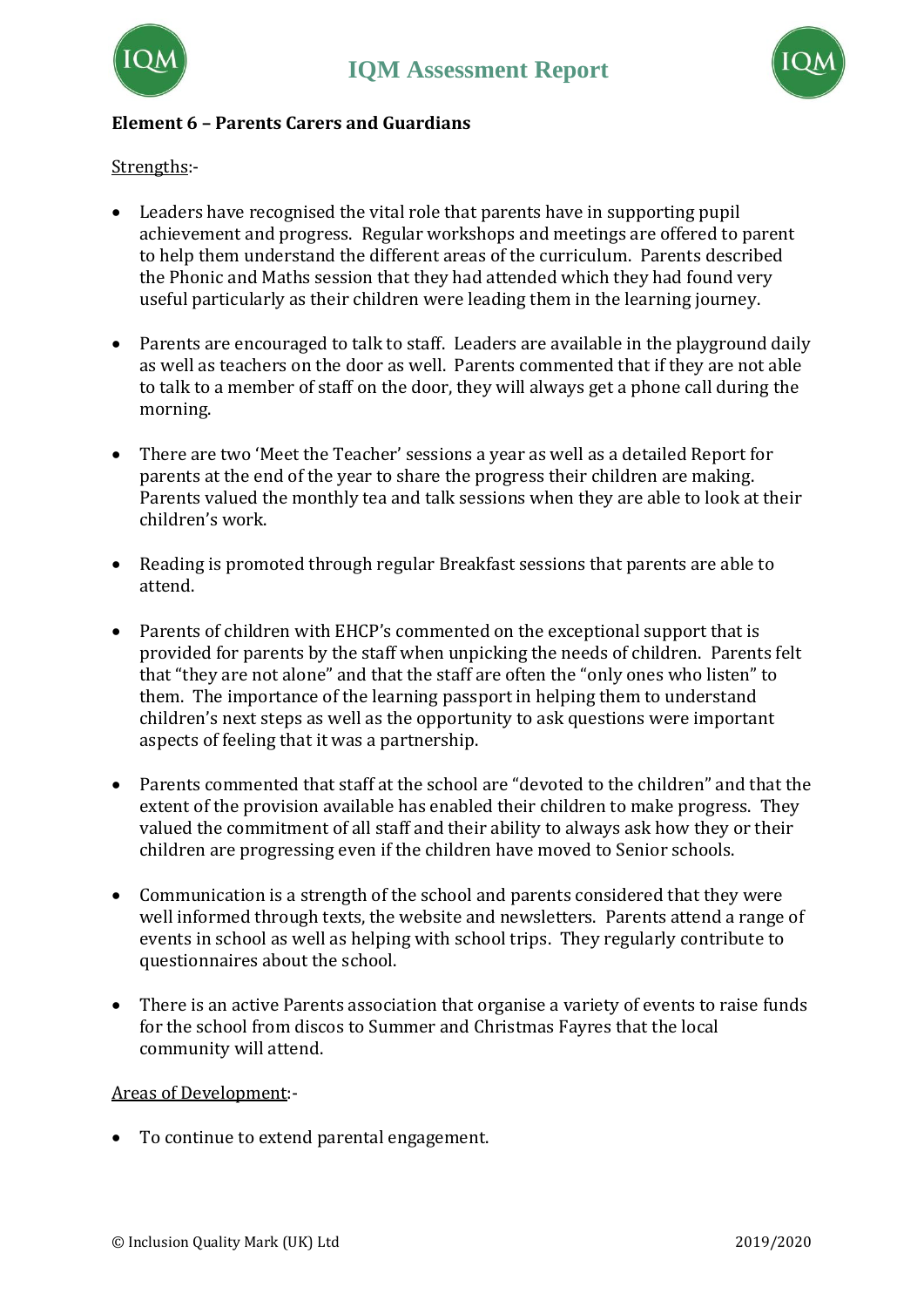



# **Element 7 – Governing Body and Management: External Accountability/Support**

Strengths:-

- Governors have a clarity of understanding of the needs of the school and recognised the central role inclusion has on ensuring the school meets the needs of the community. They had an excellent understanding of the key strengths and area of development the school is working on.
- Governors have been allocated key roles to support Inclusive practice including SEND, Pupil Premium and Safeguarding.
- Governors are able to attend training and are also supported in their understanding of the school during Governor visit mornings. Staff will offer short training sessions prior to visit to the classroom.
- Governors regularly visit the school to meet with staff, complete learning walks as part of their monitoring role.
- The school welcomes external support and reviews. The local School Improvement partner attended during the visit and commented on the focus and commitment to improve outcomes for children of the leadership and school team.
- Governors were aware of the careful management of the budget over time that had enabled the school to be able to retain staff and offer alternative learning provisions.
- The changes at Trust level have been carefully reviewed with local Governors and they feel informed about the changes and understand the reasons behind the decisions.

Area of Development:-

• To manage an effective transition to a new Trust.